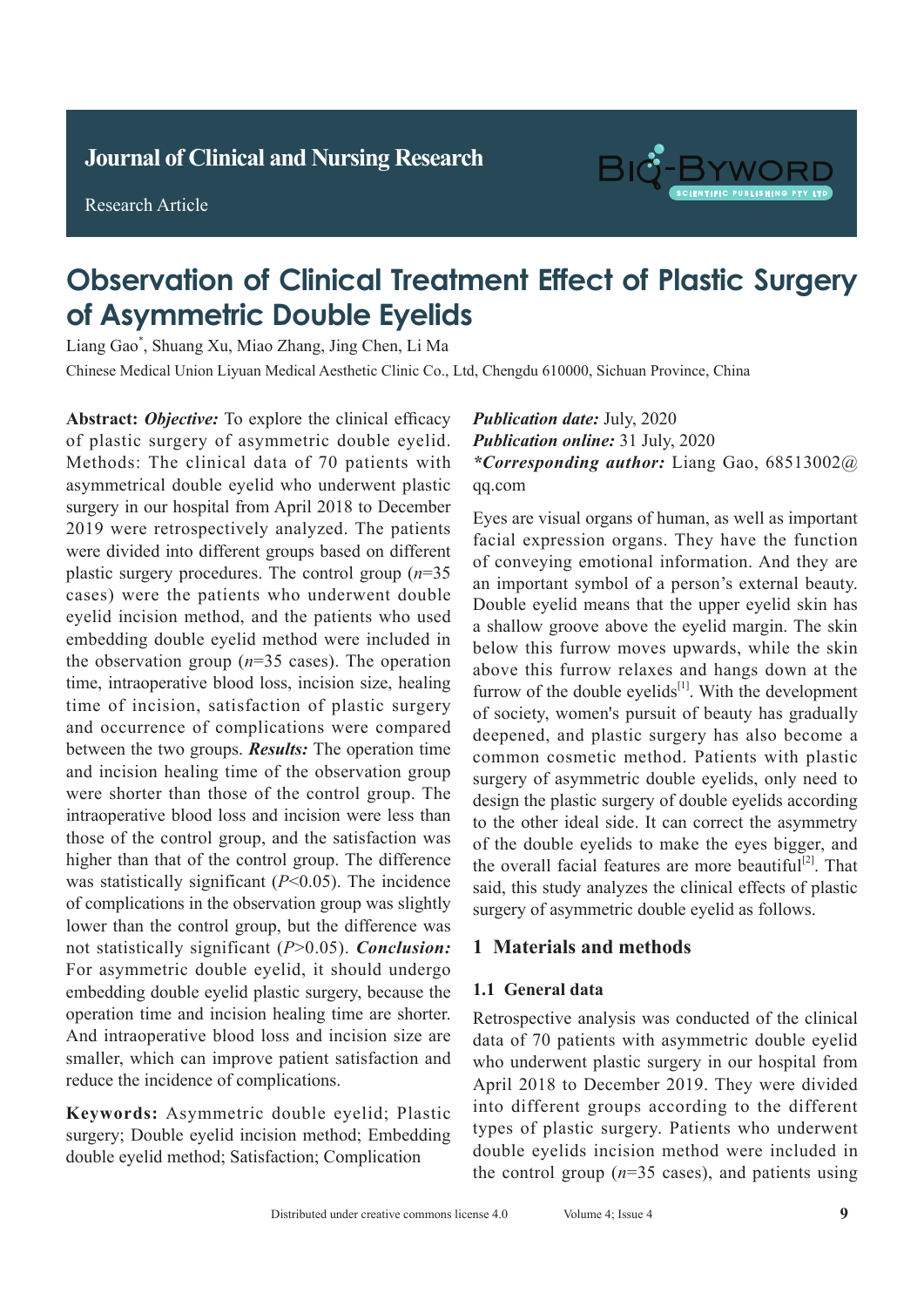the embedding double eyelid method were included in the observation group (*n*=35 cases). The control group is consisted of 1 male and 34 females; aged 20- 45 years, with an average age of (29.57±3.28) years. In the observation group, there were 2 males and 33 females; aged 21-45 years, with an average age of (29.53±3.31) years. Comparing the general data of the two groups of patients, the difference was not statistically significant (*P*>0.05) and was comparable.

#### **1.2 Inclusion criteria**

(1) Selection criteria: None contraindications to surgery; No history of drug allergy; No abnormal coagulation function. (2) Exclusion criteria: Mentally ill patients; Severely impaired communication and cognition; Incomplete clinical data; Combined with abnormalities of other important organs.

#### **1.3 Method**

#### **1.3.1 Control group**

Double eyelids incision: after partial anesthesia, an appropriate position is chosen between the upper eyelid skin and the tarsal plate or the levator tendon aponeurosis, and the loose upper eyelid skin and part of the orbicularis muscle and excessive Fat were removed. Then the skin incision was sutured to the levator tendon aponeurosis of the upper edge of the tarsal plate so that it forms a crack-like scar adhesion, and the suture is removed 5 to 7 days after surgery.

#### **1.3.2 Observation group**

Embedding double eyelid method: After partial anesthesia, the skin and orbicularis oculi muscle were excided. Ophthalmic forceps was used to extend into the incision and clamp a little orbicularis oculi muscle. It was cut out after pulling it out of the incision. The double eyelids were embed properly. And this point was moved up, down, left, and right to find the best position for forming the double eyelid, then use methyl violet to make a small mark here, and finally mark line of incision was drawn which was 1/3 in the middle and 2.5 mm long. Then toothed forceps was used to deepen the incision and to find the fat of the orbital septum. The left finger pressed on the eyelid skin and open the orbital septum after finding it, then cut the orbital septum and excide the fat carefully. Complete hemostasis was conducted, and the thread was embed at three or two points. Bandaging was stopped until the operation was complete. After surgery, the incisions in both groups should not be wetted with water until stiches were removed to keep the wound clean and prevent infection. Sterile cotton swabs were applied with erythromycin eye ointment once per day, with ice packs cold compress within 48 hours after operation, and pressure was lightly added for 48 hours before the hot compress. The pressure should not be large, so as not to damage the eyes. Wear sunglasses when going out to avoid the sun stimulating the wound and prevent scar hyperplasia.

#### **1.4 Evaluation index**

(1) The operation of the two groups were compared, including operation time, intraoperative blood loss, incision size and incision healing time. (2) To compare the satisfaction of patients with orthopedic prosthesis in two groups, and use the self-made nursing satisfaction questionnaire to investigate the satisfaction of patients with orthopedic prosthesis. The questionnaire Kronbach coefficient  $\alpha$  is 0.830, and the retest validity is 0.814, and the full score is 100 Points; >90 points are very satisfied; 80-90 points are satisfied; <80 points are not satisfied, satisfaction  $=$  very satisfied + satisfied. (3) The occurrence of complications compared between the two groups, including conjunctivitis, ecchymosis, mild valgus valgus, and blepharitis.

#### **1.5 Statistical methods**

SPSS22.0 software was used for data processing. represents measurement data. Independent sample t test was used between groups. Paired sample t test was used within group. Count data was expressed as a percentage.  $\chi^2$  test was used, and *P*<0.05 was considered as a statistically significant difference.

### **2 Results**

#### **2.1 Surgery situation**

The operation time and incision healing time of the observation group were shorter than those of the control group, and the intraoperative blood loss and incision were less than those of the control group. The difference was statistically significant (*P*<0.05).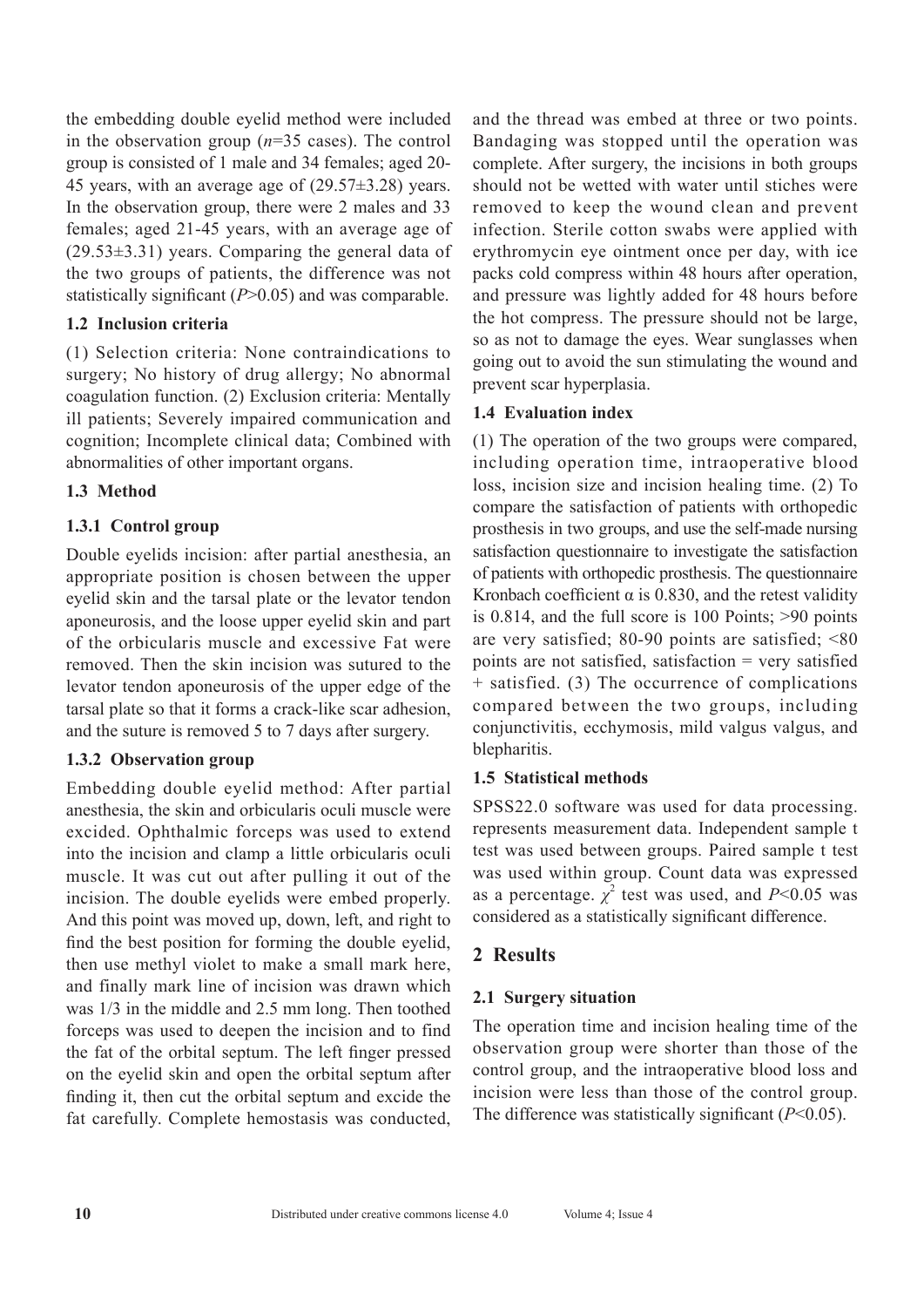| Table 1. Comparison of plastic surgery between two groups |  |
|-----------------------------------------------------------|--|
|-----------------------------------------------------------|--|

| Group                      | <b>Operation time (min)</b> | Intraoperative blood loss(mL) | Incision size (mm) | Incision healing time (d) |
|----------------------------|-----------------------------|-------------------------------|--------------------|---------------------------|
| Control group $(n=35)$     | $37.26 \pm 5.14$            | $26.13 \pm 5.07$              | $9.27\pm0.91$      | $11.06 \pm 2.94$          |
| Observation group $(n=35)$ | $23.69 \pm 3.84$            | $20.14\pm4.06$                | $2.35\pm 0.74$     | $7.03 \pm 2.51$           |
|                            | 12.513                      | 5.456                         | 34.904             | 6.168                     |
|                            | 0.000                       | 0.000                         | 0.000              | 0.000                     |

#### **2.2 Satisfaction**

The satisfaction of observation group was higher

**Table 2.** Comparison of satisfaction between the two groups of patients

| Group                      | Verv satisfied | <b>Satisfied</b> | <b>Dissatisfied</b> | <b>Degree of Satisfaction</b> |
|----------------------------|----------------|------------------|---------------------|-------------------------------|
| Control group $(n=35)$     | 11(31.43)      | 16(45.71)        | 8(22.86)            | 27(77.14)                     |
| Observation group $(n=35)$ | 23(65.71)      | 11(31.43)        | 1(2.86)             | 34(97.14)                     |
| $Z/\chi^2$                 |                | $Z=3.179$        |                     | $\chi^2 = 4.590$              |
|                            |                | 0.002            |                     | 0.032                         |

#### **2.3 Complications**

The occurrence of complications of the observation group was slightly lower than that of the control group. But the difference is not statistically significant (*P*>0.05).See Table 3.

than that of the control group. The difference is

statistically significant(*P*<0.05). See Table 2.

| <b>Table 3.</b> Comparison of incidence of complications between two groups $(\%)$ |  |  |  |  |
|------------------------------------------------------------------------------------|--|--|--|--|
|------------------------------------------------------------------------------------|--|--|--|--|

| Group                      | Conjunctivitis           | <b>Ecchymosis</b> | Mild ectropion of lid    | <b>Blepharitis</b>       | <b>Total incidence</b> |
|----------------------------|--------------------------|-------------------|--------------------------|--------------------------|------------------------|
| Control group $(n=35)$     | 1(2.86)                  | 2(5.71)           | 1(2.86)                  | 1(2.86)                  | 5(14.29)               |
| Observation group $(n=35)$ | 0(0.00)                  | 1(2.86)           | 0(0.00)                  | 0(0.00)                  | 1(2.86)                |
|                            | $\overline{\phantom{a}}$ |                   |                          |                          | 1.641                  |
|                            | $\overline{\phantom{0}}$ |                   | $\overline{\phantom{0}}$ | $\overline{\phantom{0}}$ | 0.200                  |

#### **3 Discussion**

Plastic surgery of double eyelids, also known as double eyelid plasty, is one of the most common procedures in plastic surgery. The surgical methods include the following: double eyelid embedding, double eyelid incision, double eyelid suture/no eyelash lifting of double eyelids method, and skin grafting of double eyelid method, etc., The most commonly used methods are embedding thread and incision<sup>[3]</sup>. Compared with the single eyelid, the skin of the double eyelids and the orbicularis oculi muscle are thinner, and the resistance to the levator muscle of the upper eyelid is smaller, which makes the movement of the upper eyelid flexible $[4]$ .

The results of this study shows that the operation time and incision healing time of the observation group were shorter than those of the control group, and the intraoperative blood loss and incision were both less than those of the control group. The satisfaction rate was higher than that of the control group, and the incidence of complications in the observation group was slightly lower than that of the control group. The asymmetric double eyelid underwent embedding double eyelid plastic surgery, the operation time and incision healing time are shorter, intraoperative blood loss and incision size are smaller, which can improve patient satisfaction and reduce the incidence of complications. The incision method is to cut the upper eyelid part by surgery, and then artificially create double eyelids. This method has a long-lasting surgical effect. After the double eyelid is formed, it is stable and durable, and it has a strong three-dimensional sense. It can be removed while achieving the double eyelid effect. Excess skin and fat can lift the corners of the eyes to rejuvenate the upper eyelid skin, but this method requires cutting the skin. The wound is slightly larger, and the swelling time is longer, and the wound will leave a linear scar<sup>[5]</sup>. The method of embedding thread is to embed suture in the eyelid without cutting the eyelid skin. The postoperative swelling is fast to go down. The double eyelid line is natural and there is no scar. It will only be accompanied by slight swelling and blood stasis. After two weeks to one month, it can be restored to normal. After operation, the double eyelid will not leave traces, and it is natural